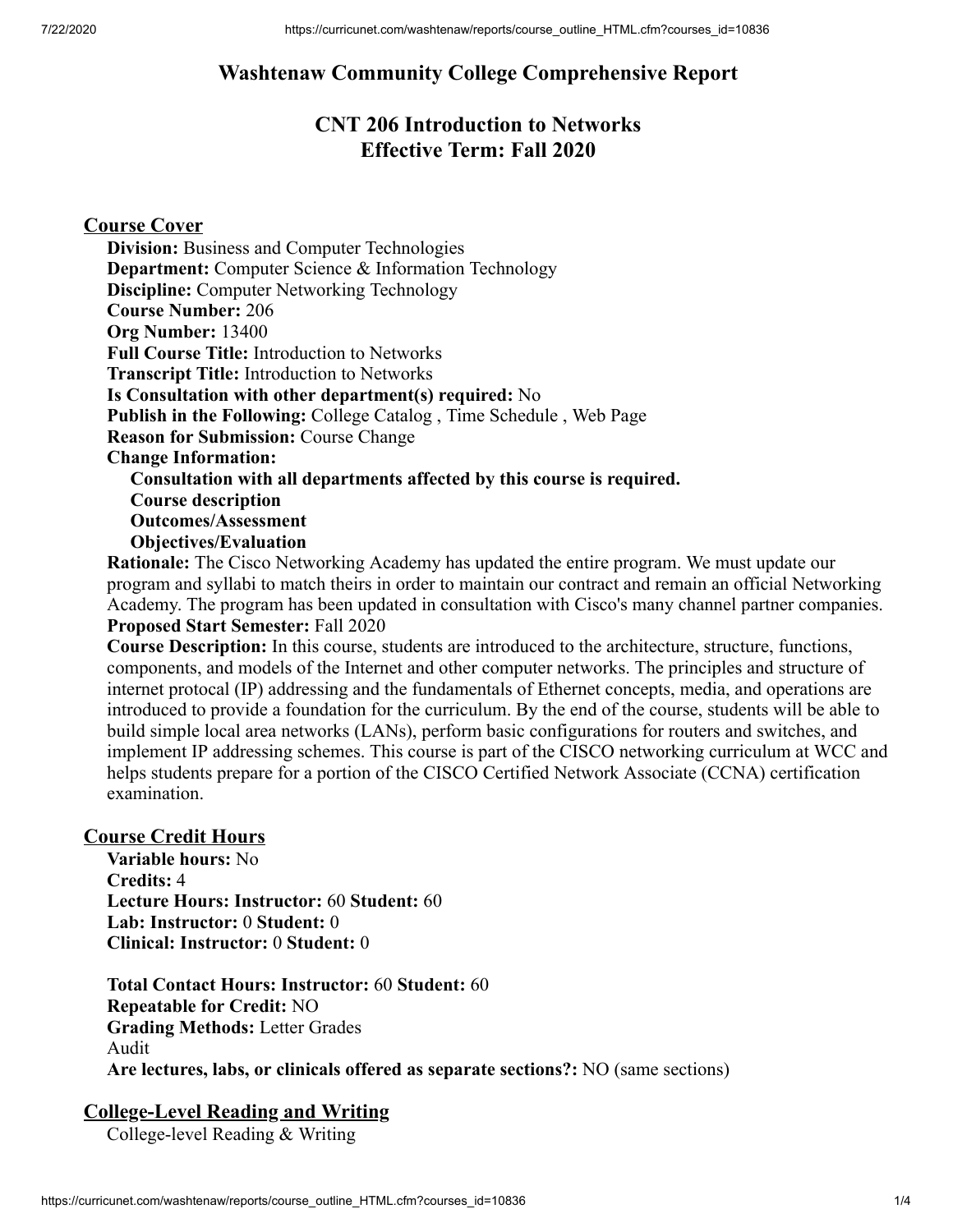## **College-Level Math**

No Level Required

## **Requisites**

## **General Education**

**Degree Attributes** High School articulation approved **General Education Area 7 - Computer and Information Literacy** Assoc in Arts - Comp Lit Assoc in Applied Sci - Comp Lit Assoc in Science - Comp Lit

#### **Request Course Transfer**

**Proposed For:** Eastern Michigan University

#### **Student Learning Outcomes**

1. Identify the devices and services used to support communications in data networks and the Internet. **Assessment 1**

Assessment Tool: Outcome-related questions on the Cisco final exam Assessment Date: Fall 2020 Assessment Cycle: Every Three Years Course section(s)/other population: All sections Number students to be assessed: All students How the assessment will be scored: External evaluation Standard of success to be used for this assessment: At least 70% of the students will score 70% or better on the outcome-related questions. Who will score and analyze the data: The exam will be automatically graded by the Cisco Networking Academy server. The results will be analyzed by our full-time faculty.

2. Design, calculate, and apply subnet masks and addresses to fulfill given requirements in internet protocol version 4 (IPv4) and IPv6 networks.

#### **Assessment 1**

Assessment Tool: Outcome-related questions/tasks on the Cisco skills-based final exam Assessment Date: Fall 2020

Assessment Cycle: Every Three Years

Course section(s)/other population: All sections

Number students to be assessed: All students

How the assessment will be scored: Departmentally-developed rubric

Standard of success to be used for this assessment: 70% of the students will score 70% or higher

Who will score and analyze the data: Departmental faculty

#### **Assessment 2**

Assessment Tool: Outcome-related questions on the Cisco final exam Assessment Date: Fall 2020

Assessment Cycle: Every Three Years

Course section(s)/other population: All sections

Number students to be assessed: All students

How the assessment will be scored: External evaluation

Standard of success to be used for this assessment: At least 70% of the students will score 70% or better on the outcome-related questions.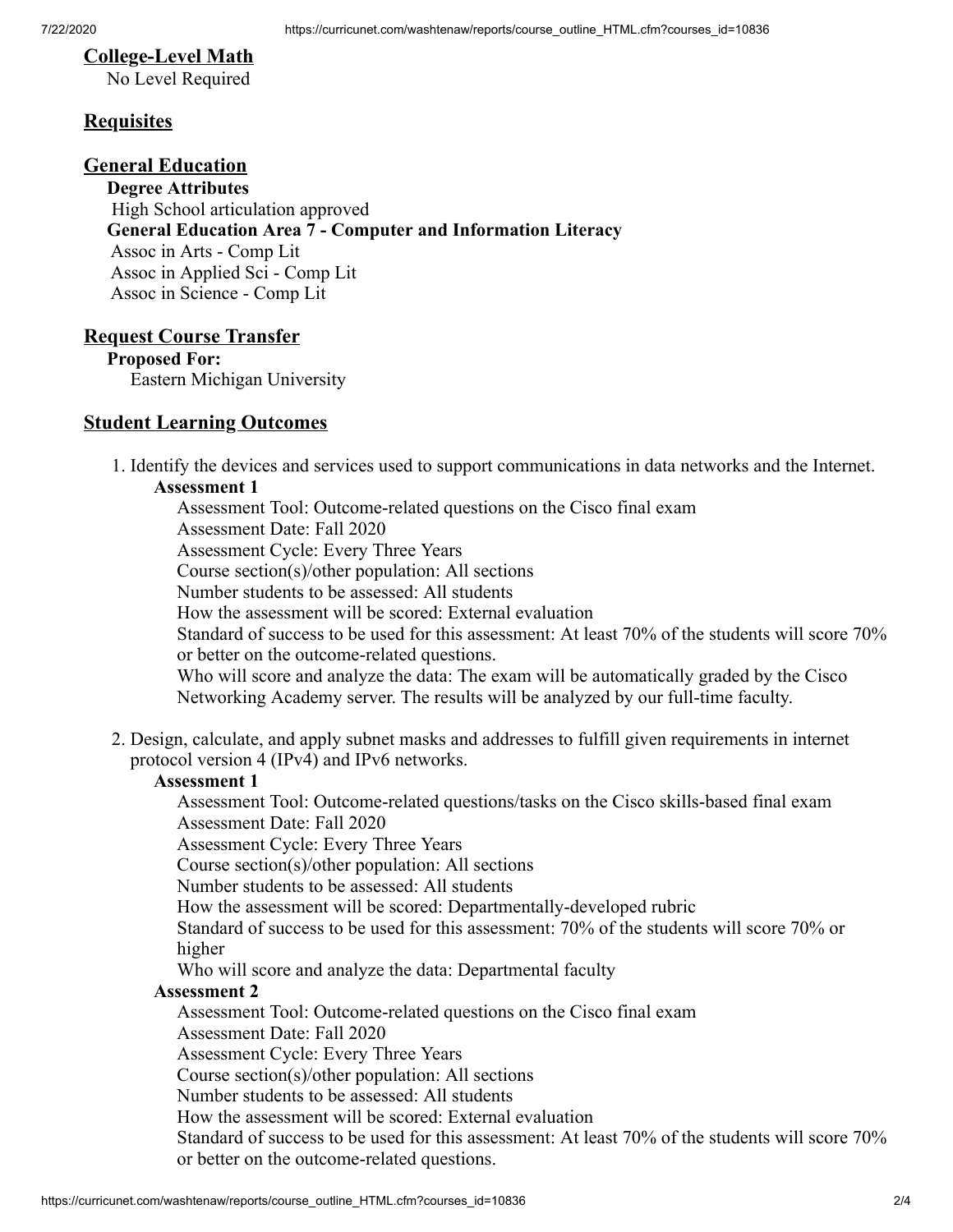7/22/2020 https://curricunet.com/washtenaw/reports/course\_outline\_HTML.cfm?courses\_id=10836

Who will score and analyze the data: The exam will be automatically graded by the Cisco Networking Academy server. The results will be analyzed by our full-time faculty.

3. Build and configure a simple Ethernet network using routers and switches.

## **Assessment 1**

Assessment Tool: Outcome-related questions on the Cisco final exam

Assessment Date: Fall 2020

Assessment Cycle: Every Three Years

Course section(s)/other population: All students

Number students to be assessed: All students

How the assessment will be scored: External evaluation

Standard of success to be used for this assessment: At least 70% of the students will score 70% or better on the outcome-related questions.

Who will score and analyze the data: The exam will be automatically graded by the Cisco Networking Academy server. The results will be analyzed by our full-time faculty.

## **Assessment 2**

Assessment Tool: Outcome-related questions/tasks on the Cisco skills-based final exam Assessment Date: Fall 2020

Assessment Cycle: Every Three Years

Course section(s)/other population: All sections

Number students to be assessed: All students

How the assessment will be scored: Departmentally-developed rubric

Standard of success to be used for this assessment: 70% of the students will score 70% or higher

Who will score and analyze the data: Departmental faculty

4. Utilize common network utilities to verify small network operations and analyze data traffic.

### **Assessment 1**

Assessment Tool: Outcome-related questions on the Cisco final exam

Assessment Date: Fall 2020

Assessment Cycle: Every Three Years

Course section(s)/other population: All sections

Number students to be assessed: All students

How the assessment will be scored: External evaluation

Standard of success to be used for this assessment: At least 70% of the students will score 70% or better on the outcome-related questions.

Who will score and analyze the data: The exam will be automatically graded by the Cisco Networking Academy server. The results will be analyzed by our full-time faculty.

### **Assessment 2**

Assessment Tool: Outcome-related questions/tasks on the Cisco skills-based final exam Assessment Date: Fall 2020

Assessment Cycle: Every Three Years

Course section(s)/other population: All sections

Number students to be assessed: All students

How the assessment will be scored: Departmentally-developed rubric

Standard of success to be used for this assessment: 70% of the students will score 70% or higher

Who will score and analyze the data: Departmental faculty

## **Course Objectives**

- 1. Explain the basic characteristics of a network that supports communication in a small to mediumsized business.
- 2. Configure initial settings on a network device using the Cisco Internetworking Operating System (IOS) Software.